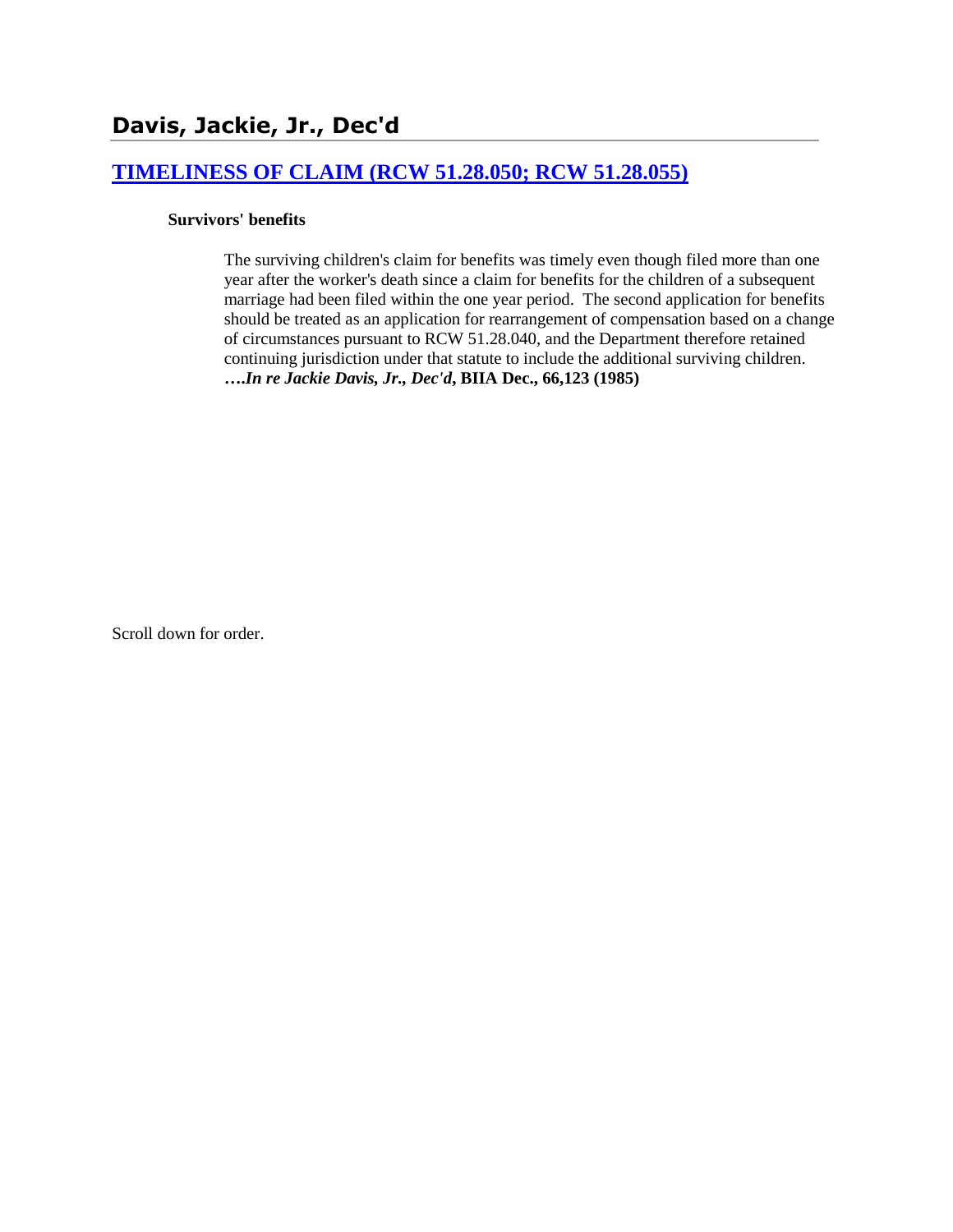#### **BEFORE THE BOARD OF INDUSTRIAL INSURANCE APPEALS**

**STATE OF WASHINGTON**

2 In Re: JACKIE L. DAVIS, JR., DEC'D. ) DOCKET NO. 66,123  $3 \left( \frac{1}{2} \right)$ 

4 Claim No. H-131758 ) DECISION AND ORDER

7 APPEARANCES:

 Petitioners, Tila Davis and Jackie L. Davis, minor 10 | beneficiaries, by their mother, Valli Burdett, and by, Fristoe, Taylor and Schultz, per Don Taylor

14 Employer, Salt Creek Timber Products,<br>15 (Finaled) (Finaled)

17 Department of Labor and Industries, by 18 The Attorney General, per 19 H. Andrew Saller, Jr. and Robert K. Costello, Assistants

 This is an appeal filed by Valli Burdett on behalf of Jackie L. Davis III and Tila M. Davis, children of Jackie L. Davis, Jr., on October 25, 1983 from an order of the Department of Labor and Industries dated October 4, 1983. The order denied Valli Burdett's application for benefits for her two children for the reason that no 26 | claim was received within one year from the date of death of Jackie 27 | L. Davis, Jr. Reversed and remanded.

## 28 DECISION

29 Pursuant to RCW 51.52.104 and RCW 51.52.106, this matter is 30 before the Board for review and decision on a timely Petition for 31 Review filed by Tila M. Davis and Jackie L. Davis III to a Proposed 32 Decision and Order issued on December 12, 1984 in which the order of 33 the Department dated October 4, 1983 was affirmed.

34 The Board has reviewed the evidentiary rulings in the record 35 of proceedings and finds that no prejudicial error was committed and  $36$  said rulings are hereby affirmed.

37 The issue presented by this appeal is whether Tila M. Davis 38 and Jackie L. Davis III, the children of Jackie L. Davis, Jr., are 39 entitled to benefits under the Industrial Insurance Act as 40 beneficiaries of their deceased father. We answer in the 41 affirmative.

3/25/93 42 The following facts are established by the record. Jackie L.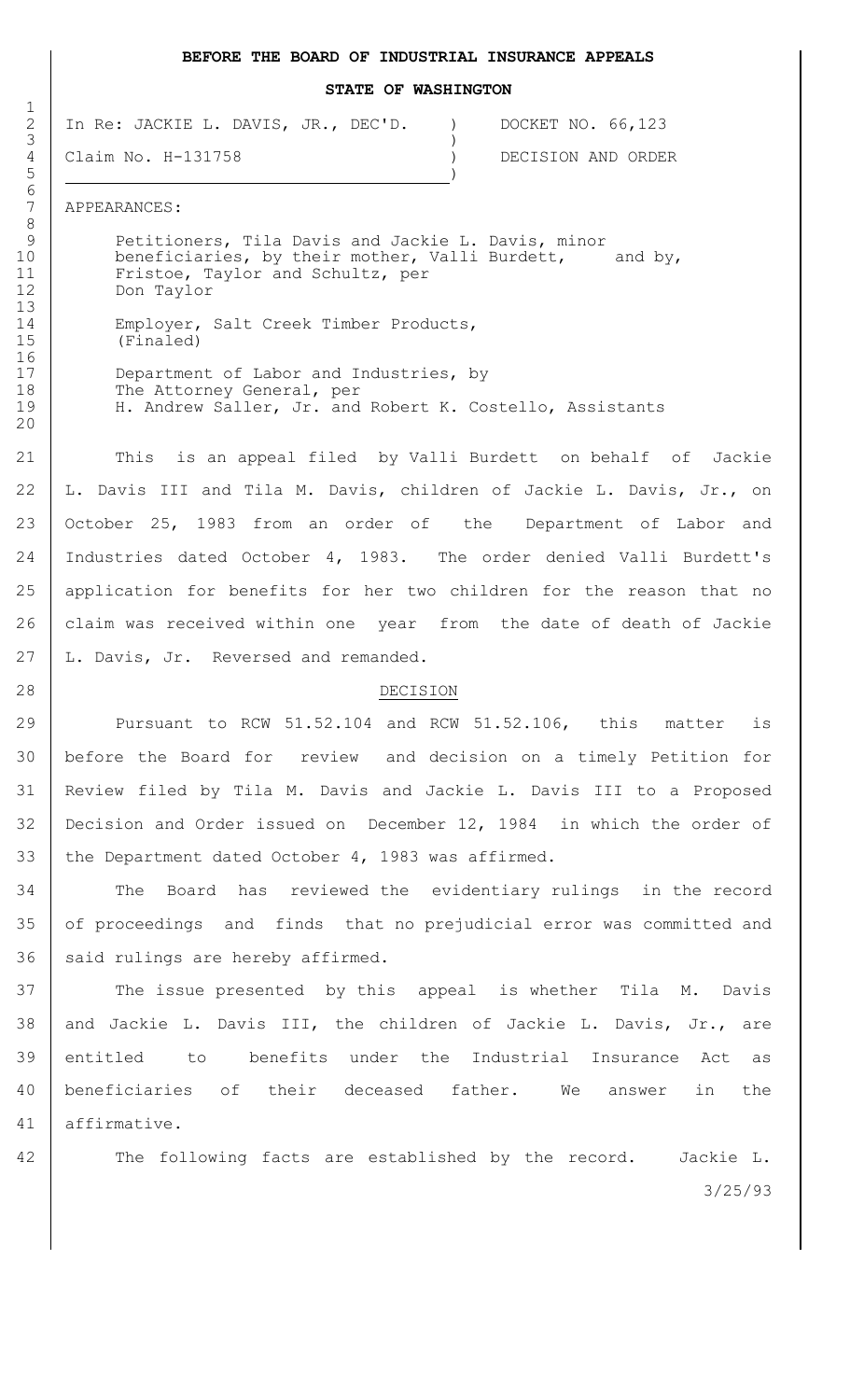Davis, Jr. and Valli Burdett (Davis) were married on September 25, 1969 in Clallam County. Two children were born as issue of the marriage, Jackie Lee Davis III on July 7, 1970 and Tila Marie Davis, on July 26, 1971. The marriage of Jackie L. Davis, Jr. and Valli Burdett (Davis) was dissolved on January 31, 1972. Jackie L. Davis, Jr. subsequently married Roxanne Kanatzar and his third child, Travis L. Davis, was born as an issue of this marriage. Jackie 8 | Davis and Roxanne Davis were subsequently divorced.

9 On February 26, 1977 Jackie L. Davis was killed in an industrial accident. A timely claim for benefits was filed on behalf of Travis L. Davis by Roxanne Kanatzar, who had knowledge 12 of, but did not mention or apply for benefits for, the two other 13 | children of Jackie L. Davis, Jr. The claim for benefits for Travis L. Davis was allowed by Department order on June 10, 1977. Valli Burdett did not learn that the death of Jackie L. Davis, Jr. was the result of an industrial accident until mid-August, 1983. On September 27, 1983, Valli Burdett filed for benefits on behalf of Jackie L. Davis III and Tila M. Davis. This application for 19 | benefits was denied by the Department order under appeal here, for 20 the reason that no claim for benefits for those children was received within one year of the death of Jackie L. Davis, Jr. At 22 the time of issuing the original order of June 10, 1977 granting benefits to Travis L. Davis, the Department did not know of the 24 existence of other potential beneficiaries. RCW 51.28.030 provides:

27 | Where death results from injury the parties entitled to compensation under this title, or someone in their behalf, 29 Shall make application for the same to the Department or<br>30 Self-insurer as the case may be, which application must be self-insurer as the case may be, which application must be accompanied with proof of death and proof of relationship 32 | showing the parties to be entitled to compensation under this Title, certificates of attending physician, if any, 34 and such proof as required by the rules of the Department.

 "Upon receipt of notice of accident under RCW 51.28.010, 37 the director shall immediately forward to the party or

 $-2-$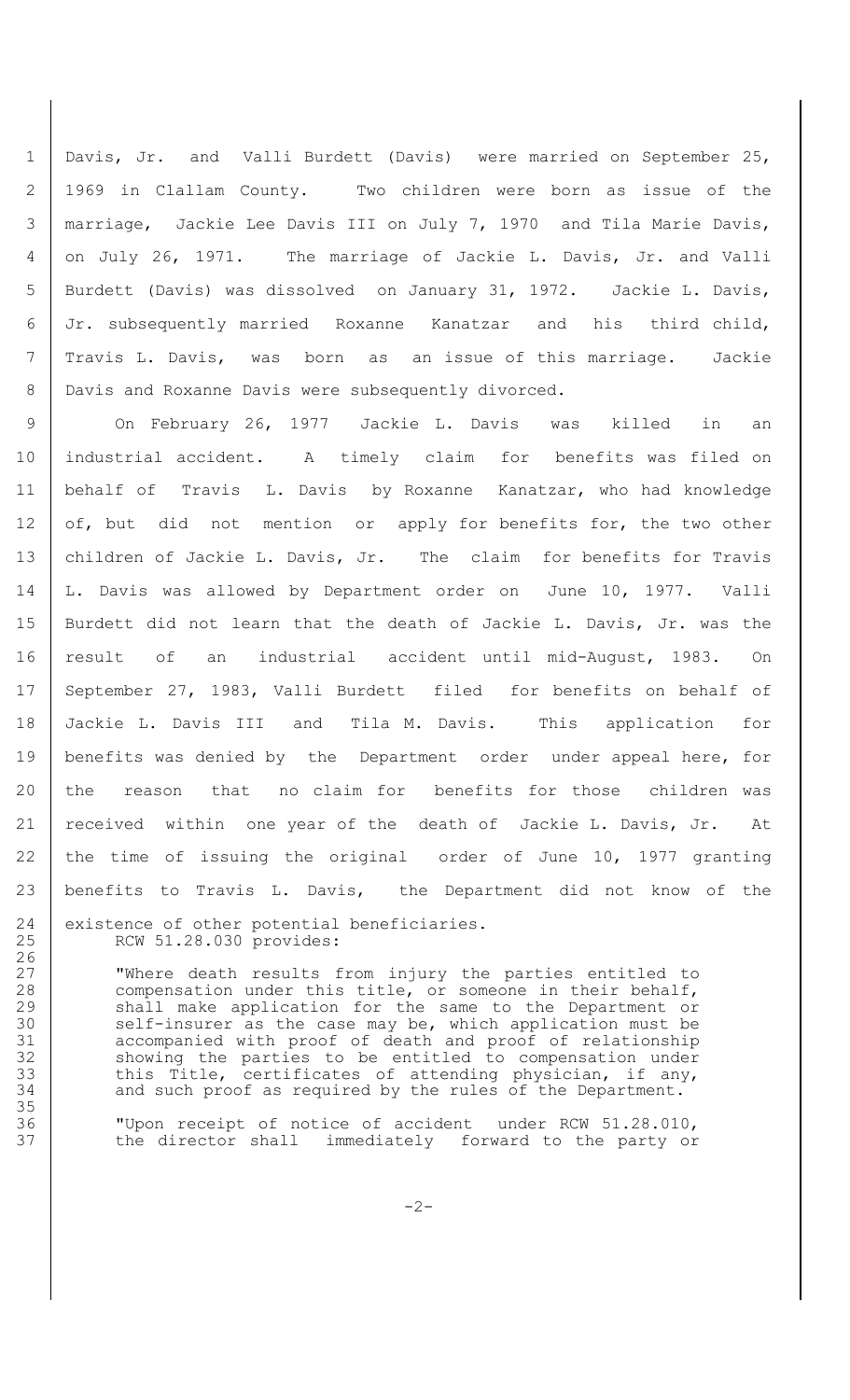2 this section, notification, in non-technical language, of their rights under this Title." their rights under this Title." 4 5 RCW 51.28.050 provided, at all times applicable to this case: 6 7 "No application shall be valid or claim thereunder 8 enforceable unless filed within one year after the day 9 | upon which the injury occurred or the rights of 10 | dependents or beneficiaries accrued." 11 12 The latter statute was construed by the Court of Appeals in 13 | Wilbur v. Department of Labor and Industries, 38 Wn.App. 553 14 (1984). In Wilbur the court stated: 15 | The timely filing of the worker's claim is a statutorily 16 imposed jurisdictional limitation upon his right to receive 17 compensation and upon the Department's authority to accept 18 the worker's claim for benefits...Any allowance of a claim 19 not timely filed would be void ab initio...Accordingly, the 20 Department had no alternative but to reject Wilbur's claim

21 | unless his untimely filing is excused by some recognizable

22 Tule of law or equity,..."

1 parties required to make application for compensation under

24 The general statutes of limitations for civil causes of action in this state are set forth in RCW Chap. 4.16. They do contain 26 exceptions, including one which tolls the statutes for minors. In 27 addition, the courts have developed a "discovery rule" as an exception to the statutes. This rule is set forth in Peters v. Simmons, 87 Wn.2d 400 (1976), and states that the statute of limitations starts to run when the plaintiff discovers or with reasonable diligence should have discovered the cause of action (legal malpractice). The court expanded upon this rule in Ohler v. Tacoma General Hospital, 92 Wn.2d 507 (1979), when it held that a parent's knowledge of a possible cause of action is not imputed to a minor child if not specifically communicated to the child.

36 Professor Larson in his treatise on Workers' Compensation has 37 set forth the general rule for tolling of the statute of 38 limitations: 39 | "The time period for notice or claim does not begin to

23

40 | run until the claimant, as a reasonable person, should 41 | recognize the probable compensable nature of the

-3-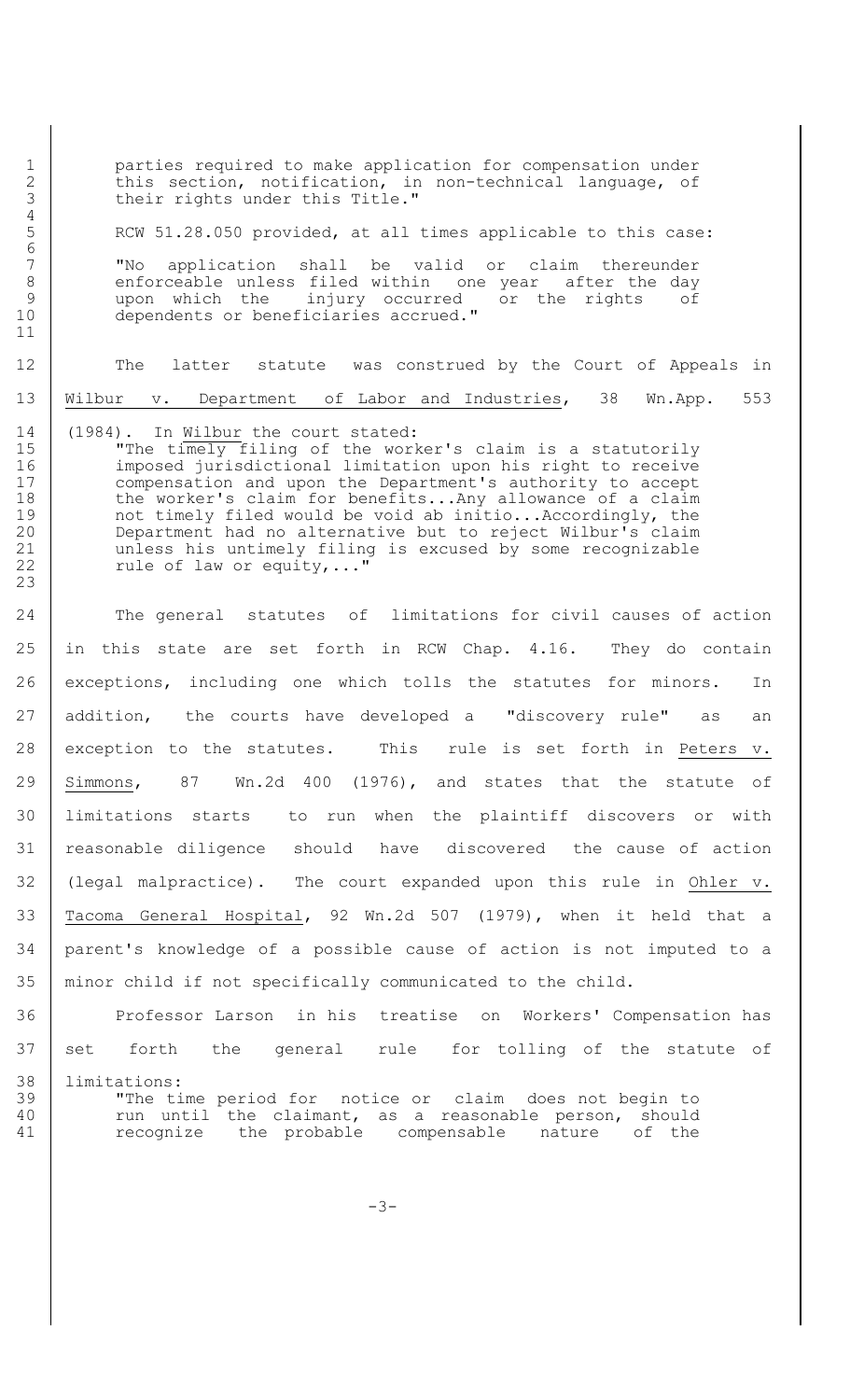### 1 | injury." 3 Larson § 78.41(a).

 With respect to a worker filing for benefits, Larson's treatise lists judicial holdings in a majority of states, analyzing limitations of actions provisions. These holdings place significance where the worker "knew or had reason to know", was 7 | "aware of the import", "would recognize the nature, seriousness and probable compensability", or "had actual knowledge" of the duty to file. The trend towards liberalization of application of statutes of limitations is documented at 3 Larson § 784.1(b) where it is stated:

 "The number of jurisdictions that are still capable of destroying rights for failing to file a claim at a time when its existence could not reasonably have been known 15 has dwindled to three or four at the most...

17 | With respect to the application of this rule to other benefits, 18 | Professor Larson states:

 "When the independent claim period for death benefits begins to run, the excuses, waivers and grounds for 22 tolling (the statute of limitations)...apply just as they would to an employee's claim." 3 Larson § 78.61.

25 The specific question of the tolling of the statute of 26 limitation under the circumstances presented in this case has never 27 been addressed by our court. In those instances where the tolling 28 issue has been addressed at all, the court has held, as a general 29 | rule, that the timely filing of a claim for benefits is a limitation 30 on the right to benefits, and that right is extinguished by a 31 failure to file in a timely manner, Wheaton v. Department of Labor 32 and Industries, 40 Wn.2d 56 (1952); and that a beneficiary's rights 33 accrue and the statute of limitations therefor begins to run upon 34 the death of the claimant, Beels v. Department of Labor and 35 Industries, 178 Wn. 301 (1934).

2

11

16

19

24

36 The court has recognized one exception to this strict rule: A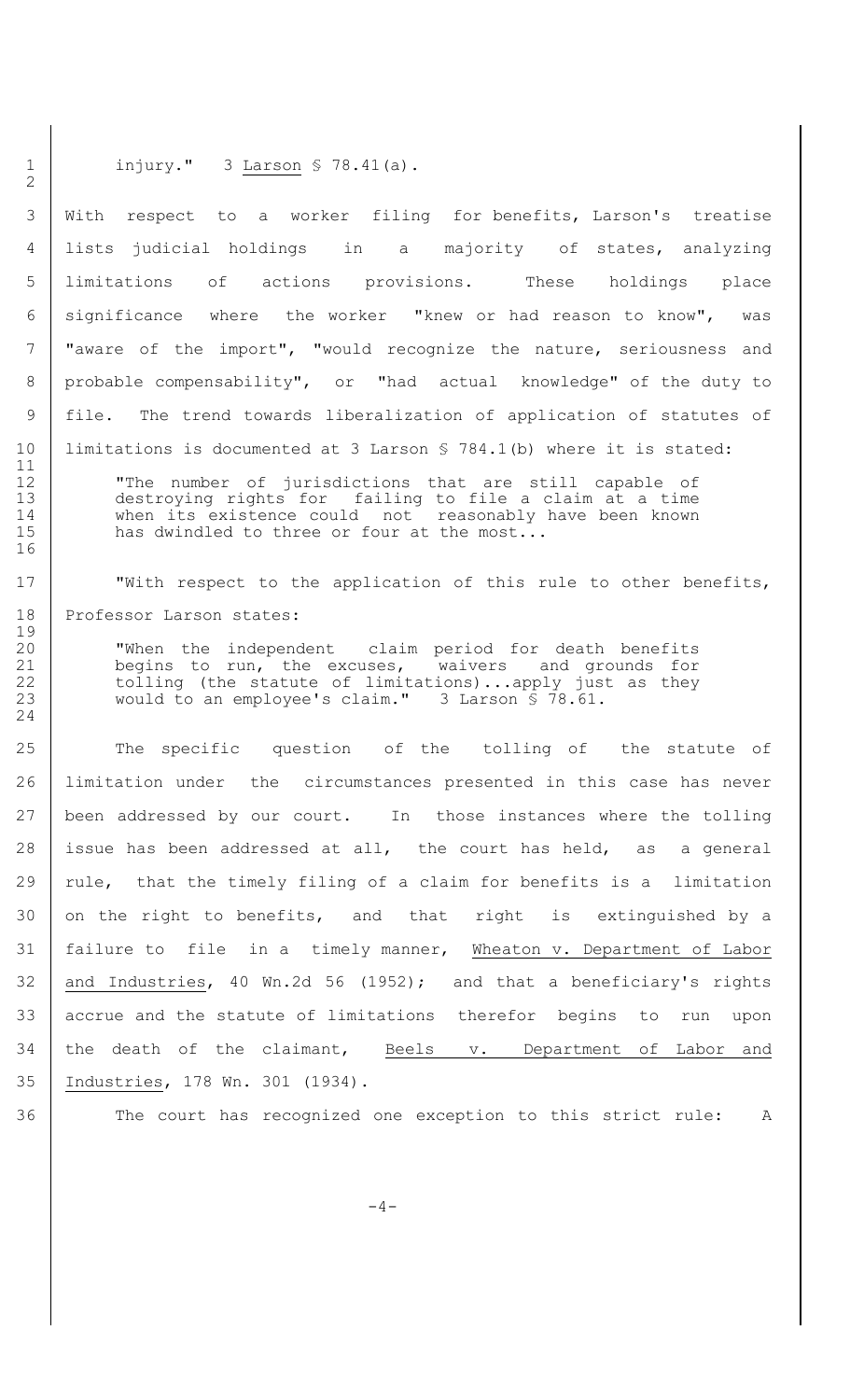claim for benefits, filed more than one year after the occurrence 2 of an industrial injury, has been allowed where a claim for that industrial injury had been filed but the condition for which the late application for benefits was made was not manifest at the time the original application was filed. Crabb v. Department of Labor and Industries, 186 Wash. 505 (1936). In that case the claimant 7 sustained an industrial injury consisting of a sprained ankle, for which he filed a timely application for benefits. The claim was 9 allowed and closed. More than one year after the industrial injury, the claimant developed neck problems, and filed an application for benefits alleging the neck condition resulted from the same 12 industrial injury. The issue, as seen by the court, was whether the filing of the application for the sprained ankle was sufficient compliance with the statute so as to allow an "additional application for compensation" more than one year after the date of 16 injury, for other injuries resulting from the same accident which 17 | were unknown to the claimant within the statutory one year period. 18 | Citing with approval Shelly Oil Company v. Standby, 297 Pac. 235, the court felt that it could not be argued that the claimant's neck condition was an aggravation of the injury to the ankle but felt that the filing of the original application conferred a continuing 22 jurisdiction on the Department to "entertain" the additional 23 condition even though the condition for which claim was then being made had not manifested itself at the time the original application was filed.

26 Given the facts of the instant case and the underlying 27 | reasoning in Crabb, supra, we do not find it necessary to decide this 28 | appeal on any theory about the tolling of the statute of 29 limitations. It is established that an application was timely filed

-5-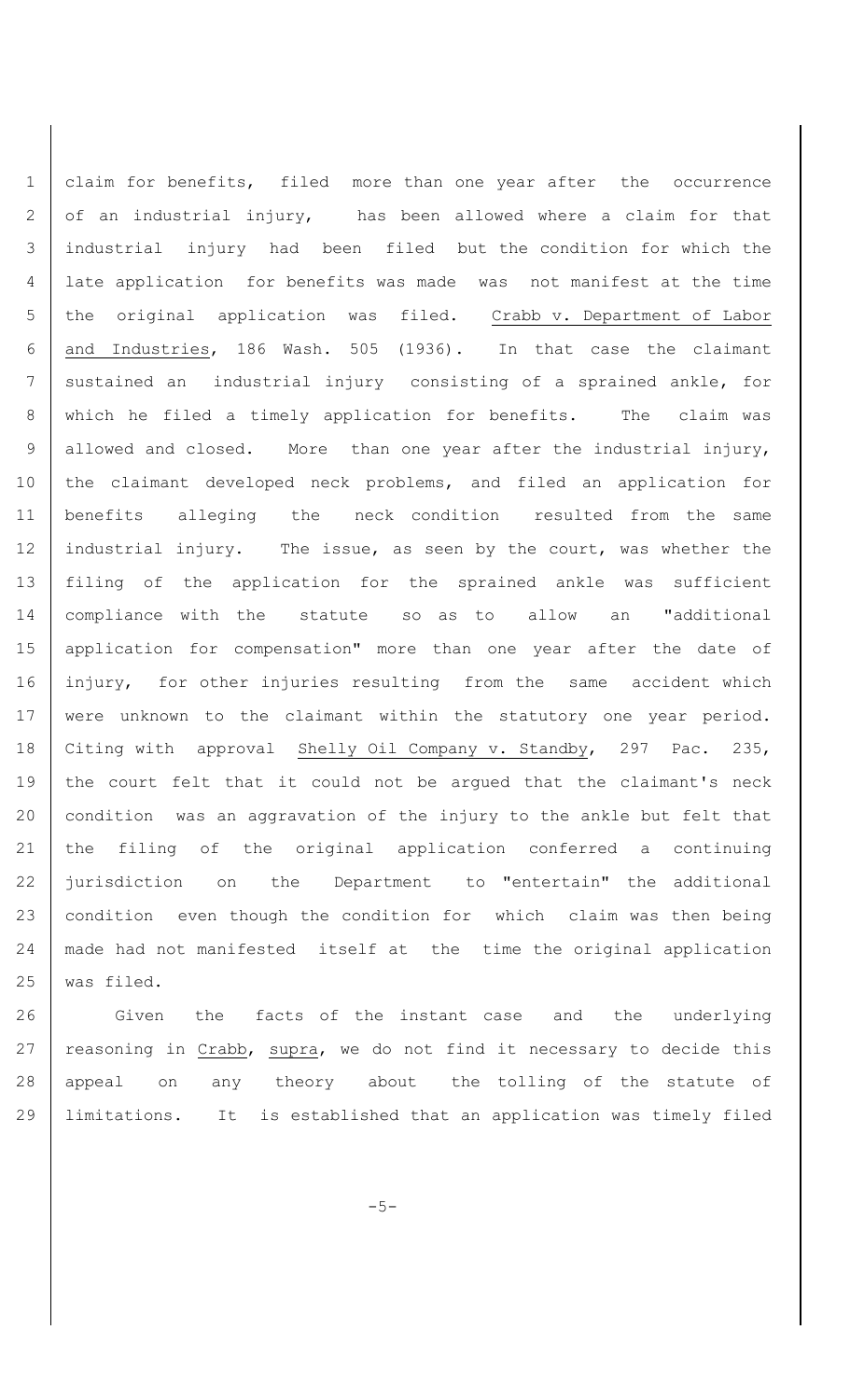1 on behalf of Travis L. Davis, one of the beneficiaries of Jackie L. Davis, Jr. At the time the Department was unaware of the existence 3 of other beneficiaries, and was therefor unable to comply with RCW 51.28.030, which requires the Department to notify eligible beneficiaries of their rights. In our opinion, by virtue of the timely application for benefits filed on behalf of Travis L. Davis, the Department obtained continuing jurisdiction over the 8 | claim of all children-beneficiaries of Jackie L. Davis, Jr.

9 RCW 51.28.040 states: 10 "If change of circumstances warrants an increase or 11 | rearrangement of compensation, like application shall be 12 | made therefore. Where the application has been granted, 13 compensation and other benefits if in order shall be 14 allowed for periods of time up to sixty days prior to 15 the receipt of such application."

17 One of the purposes of this statute is to allow for an 18 increase (or decrease) in the compensation paid as a result of a 19 change in the number of beneficiaries after compensation had been 20 awarded. See the discussion in Foster v. Department of Labor and 21 Industries, 161 Wash. 54 (1931). Clearly, the discovery of two 22 | additional beneficiaries, previously unknown to the Department of 23 Labor and Industries, constitutes a "change of circumstances". 24 Having once obtained jurisdiction of the claim through the 25 | application for benefits filed in a timely manner, we believe the 26 Department has the authority to "rearrange" the compensation 27 | following such a change in circumstances. Foster, supra; Crabb, 28 supra. The application for benefits filed by Valli Burdett on 29 behalf of Tila M. Davis and Jackie L. Davis III should be treated 30 as what we believe it is in fact, an application for a 31 | rearrangement of benefits based upon a change in circumstances.

16

32 FINDINGS OF FACT

33 Based upon a careful review of the entire record, the 34 following findings of fact are made:

 $-6-$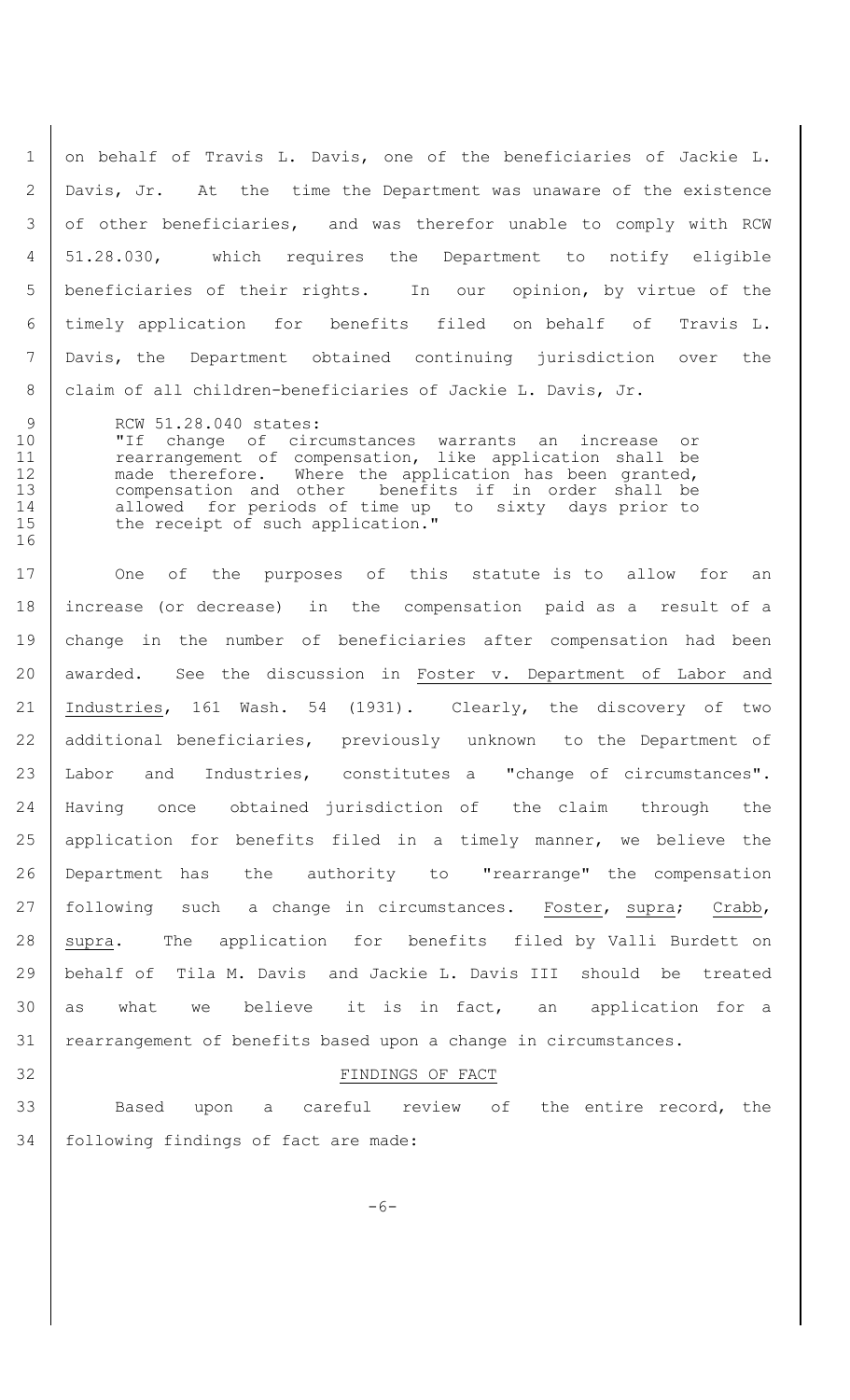- 1 1. On February 26, 1977, Jackie L. Davis, Jr. sustained a 2 fatal injury while in the course of his employment 3 with Salt Creek Timber Products. On April 5, 1977 an 4 accident report and application for survivor's<br>5 benefits was filed by Roxanne Kanatzar on behalf of 5 benefits was filed by Roxanne Kanatzar on behalf of 6 Travis L. Davis, child of Jackie L. Davis, Jr. That 7 application was allowed by the Department by order of 8 June 10, 1977.
- 12 | 2. On September 27, 1983 an application for benefits was 13 filed by Valli Burdett on behalf of Jackie L. Davis 14 | III, and Tila M. Davis, children of Jackie L. Davis, 15 Jr. On October 4, 1983, the Department issued an 16 | Corder denying this second application for benefits on 17 the ground that it had not been filed within one year 18 of the worker's date of death. On October 25, 1983, a 19 notice of appeal was filed with the Board of 20 | Thdustrial Insurance Appeals, which issued its order 21 | Con November 15, 1983 granting the appeal and assigning 22 Docket No. 66,123.
- 24 3. Valli Davis (Burdett) and Jackie L. Davis, Jr. were 25 married on September 25, 1969. Two children were born<br>26 as issue of this marriage, Jackie L. Davis III, on as issue of this marriage, Jackie L. Davis III, on 27 July 7, 1970 and Tila M. Davis on July 26, 1971. The 28 marriage of Jackie L. Davis, Jr. and Valli Davis 29 (Burdett) was dissolved by entry of a decree of 30 divorce on January 31, 1972.
- 32 4. Subsequent to the divorce from Valli Burdett, Jackie<br>33 1. Davis, Jr. married Roxanne Davis (Kanatzar). One 33 L. Davis, Jr. married Roxanne Davis (Kanatzar). One 34 child was born of this marriage, Travis L. Davis. 35 Sometime prior to February 26, 1977, the marriage of 36 Jackie L. Davis and Roxanne Kanatzar was dissolved by 37 decree of divorce. At the time of filing for 38 Survivor's benefits on behalf of Travis L. Davis on 39 April 5, 1977, Roxanne Kanatzar knew of the existence 40 | Contracter Godinal L. Davis III and Tila M. Davis. Roxanne 41 Kanatzar did not include Jackie L. Davis III and Tila 42 M. Davis as beneficiaries in her application for 43 | Survivor's benefits filed on April 5, 1977.
- 45 6. Valli Burdett, mother of Jackie L. Davis III and Tila 46 M. Davis, although exercising reasonable diligence in 47 | attempting to ascertain the cause of death of Jackie 48 L. Davis, Jr., did not know that his death was the 49 result of an industrial injury until sometime in 50 August, 1983. On April 5, 1977, and thereafter until 51 September 27, 1983, the Department of Labor and 52 Industries did not know of the existence of Jackie L. 53 Davis III and Tila M. Davis, and did not know that 54 Jackie L. Davis, Jr. had beneficiaries other than 55 Travis L. Davis.
- 57 | 7. The application of Valli Burdett for benefits on 58 behalf of Jackie L. Davis III and Tila M. Davis, filed 59 on September 27, 1983, advised the Department of Labor 60 an Industries of the existence of two additional 61 beneficiaries of Jackie L. Davis, Jr.